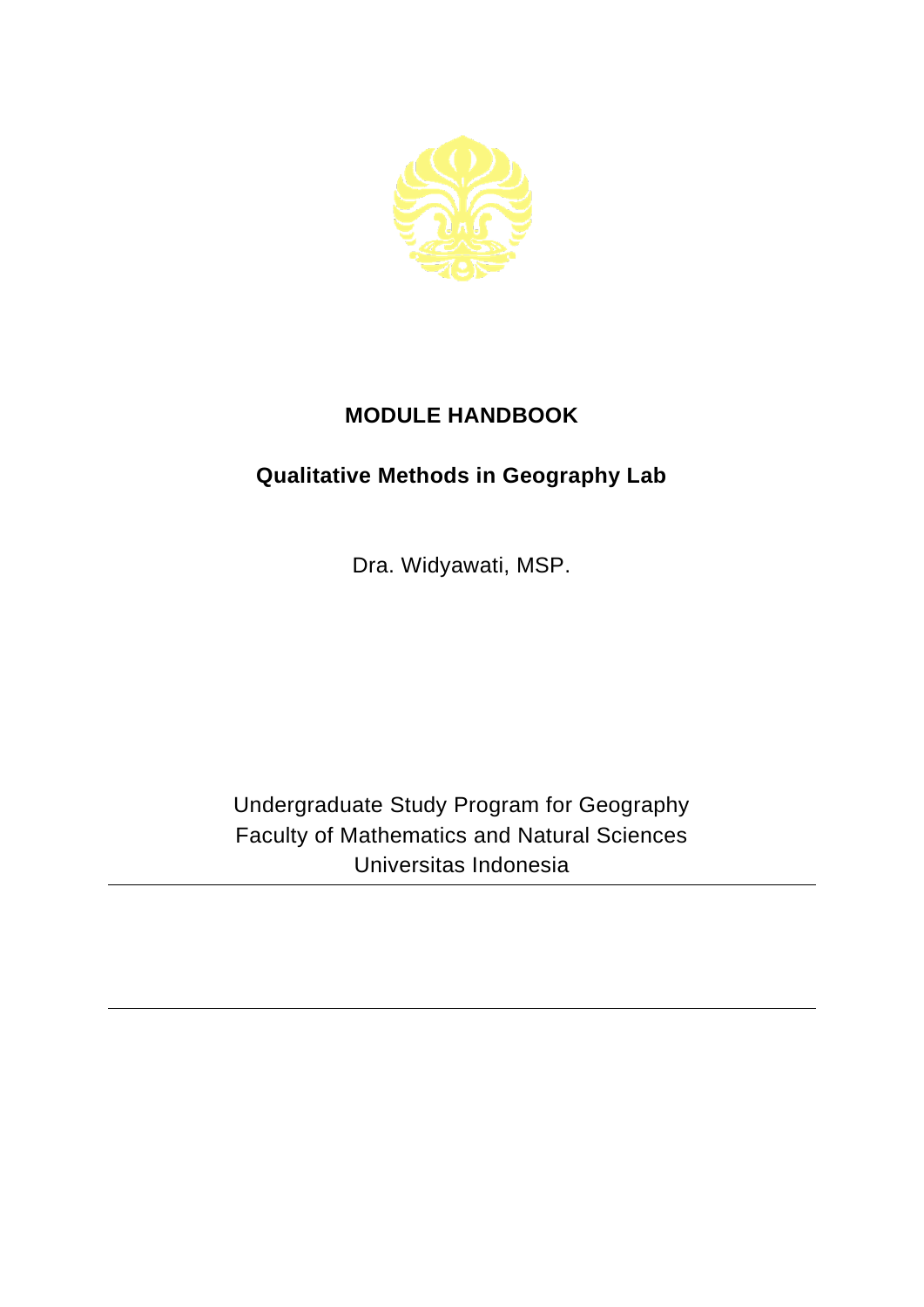| Module designation                                                 | Qualitative Methods in Geography Lab                                                                                                                                                                                                                                                                                                                                                                                                       |
|--------------------------------------------------------------------|--------------------------------------------------------------------------------------------------------------------------------------------------------------------------------------------------------------------------------------------------------------------------------------------------------------------------------------------------------------------------------------------------------------------------------------------|
| Semester(s) in which the module is<br>taught                       | Third (3rd) Semester                                                                                                                                                                                                                                                                                                                                                                                                                       |
| Person responsible for the module                                  | Dra. Widyawati, MSP.                                                                                                                                                                                                                                                                                                                                                                                                                       |
| Lecturer                                                           | Dra. Widyawati, MSP; Ratri Candra Restuti MS, S.Si; Fathia Hashilah,<br>1.<br>S.Si., M.Env.Mgt.Dev.                                                                                                                                                                                                                                                                                                                                        |
| Language                                                           | Bahasa Indonesia                                                                                                                                                                                                                                                                                                                                                                                                                           |
| Relation to curriculum                                             | Compulsory                                                                                                                                                                                                                                                                                                                                                                                                                                 |
| Teaching methods                                                   | Student-centered Learning and combination with Cooperative Learning                                                                                                                                                                                                                                                                                                                                                                        |
| Workload (incl. contact hours, self-<br>study hours)               | 1.<br>Lectures: 50 minutes per week per semester<br>Assignment: 60 minutes per week per semester<br>2.<br>Independent study: 60 minutes per week per semester<br>3.<br>Minutes x weeks x semester: $170 \times 14 \times 1 = 2380$ minutes per<br>4.<br>semester<br>5.<br>Midterm Examination: 100 minutes per semester<br>6.<br>Final Examination: 100 minutes per semester<br>Total workload per semester: 2580 minutes / 43 hours<br>7. |
| Credit points                                                      | 1(One)                                                                                                                                                                                                                                                                                                                                                                                                                                     |
| Required and recommended pre-<br>requisites for joining the module | Introduction to Geographic Method<br>1.                                                                                                                                                                                                                                                                                                                                                                                                    |
| Module objectives/intended learn-<br>ing outcomes                  | After following this course students were able to systematically test<br>geographical facts with qualitative research methods.                                                                                                                                                                                                                                                                                                             |
| Content                                                            | Focus and Purpose of Qualitative Research Geography<br>1.<br>2.<br>Informan Criteria and Interview Guidelines<br>3.<br>In-depth Interview Technique<br>Observation and Field Notes Technique<br>4.<br>5.<br>Mental Maps Technique<br><b>Documentation Technique</b><br>6.<br>Literature Study and Statistical Data<br>7.<br>Verbatim Technique<br>8.<br><b>Coding and Qualitative Data Analysis</b><br>9.                                  |
| <b>Examination forms</b>                                           | $\overline{\phantom{a}}$                                                                                                                                                                                                                                                                                                                                                                                                                   |
| Study and examination require-<br>ments                            | 1.<br>2.<br>Individual Score (100%)                                                                                                                                                                                                                                                                                                                                                                                                        |